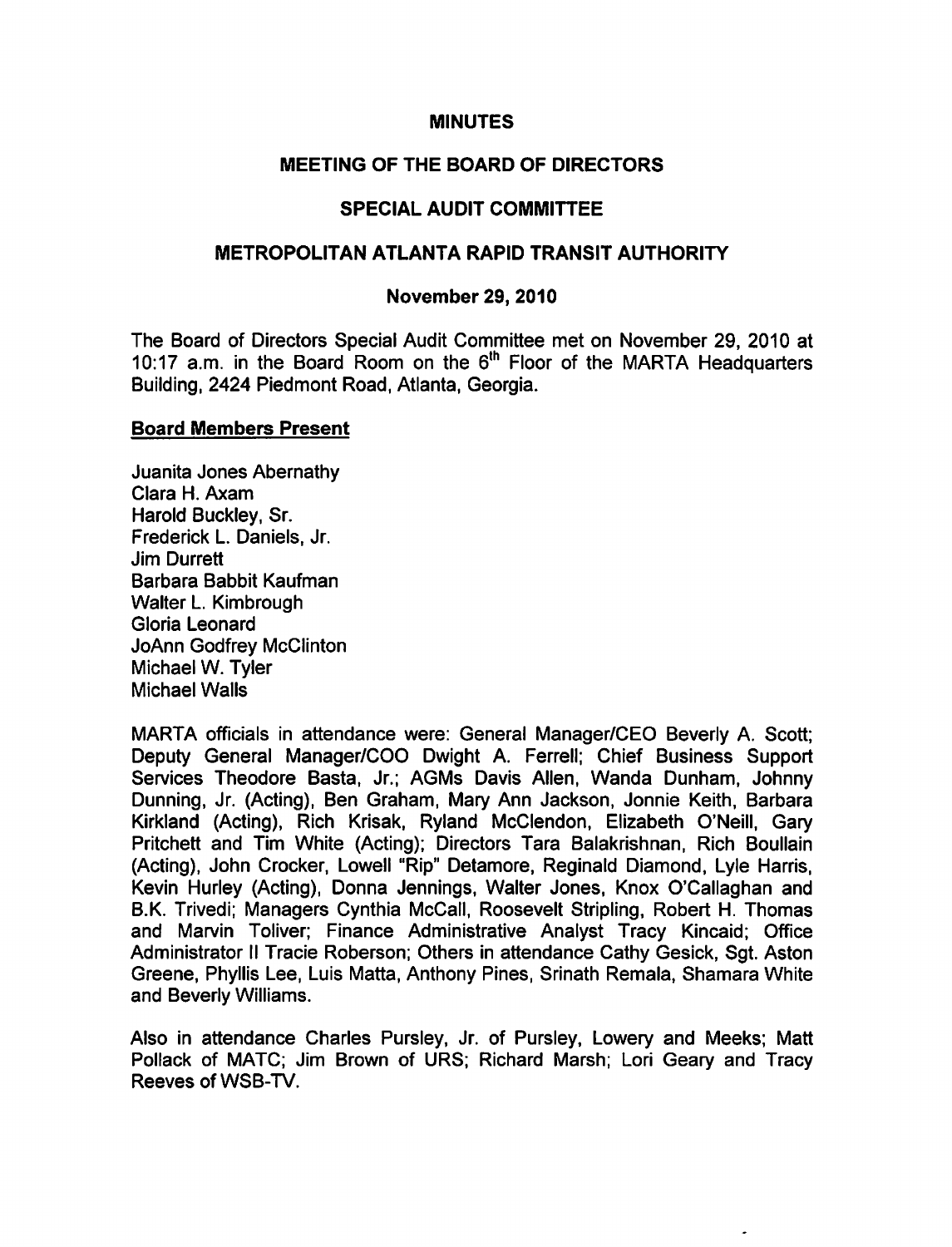#### Commentary - Dr. Beverly Scott

On the evening of August 20, 2010, I was advised by Dwight Ferrell, Deputy General Manager/COO (DGM) and Ted Basta Chief, Business Support Services (CBSS) of Purchase Card (P-Card) Policy and Procedure violations by MARTA's Manager of Executive Office Administration dating back to 2008 and 2009, including improper card usage.

The Manager of Executive Office Administration was hired on February 11, 2008. This position is a direct report to the General Manager/CEO. Later that month, MARTA's Chief Financial Officer (CFO) authorized issuance of a P-Card to the Manager. On the whole, the Authority's percentage of P-Card usage is very low. I don't particularly like them but it seems to be the reality of our world. On August  $20<sup>th</sup>$  when I found out about the P-Card, I also discovered there was no record on file for an Approving Official. I provided no authorization for any MARTA official to act on my behalf to initially issue a P-Card to the Manager or to approve subsequent P-Card transactions. Ultimately, the Manager's P-Card was rescinded in August 2009 for repeated failure to submit required P-Card transaction reports.

I directed the CBSS to commence an immediate investigation. On August 24, 2010, the Manager of Executive Office Administration was terminated by me for improper use of the MARTA-issued P-Card and serious violation of the Authority's P-Card Policies and Procedures. The Manager's final payroll was placed on hold pending reconciliation of all P-Card transactions.

After we reported on said P-Card improprieties, the Chairman directed an independent investigation by Pricewaterhouse Coopers, LLC (PwC) into the matter. This review was expanded to include a limited sample of other Authorityissued P-Cards. It additionally called for a review of the corporate credit card that is assigned to me, that was also accessible to the Manager of Executive Office Administration. On November 18, 2010, PwC issued its final report, including recommendations for improvements in the P-Card policies and procedures which are the primary focus of this meeting.

Concurrent with the conduct of the independent audit, I implemented a review of existing MARTA P-Card Policies and Procedures by executive management to determine whether or not the serious internal control and reporting deficiencies evident in the this situation were localized or a major problem. This review was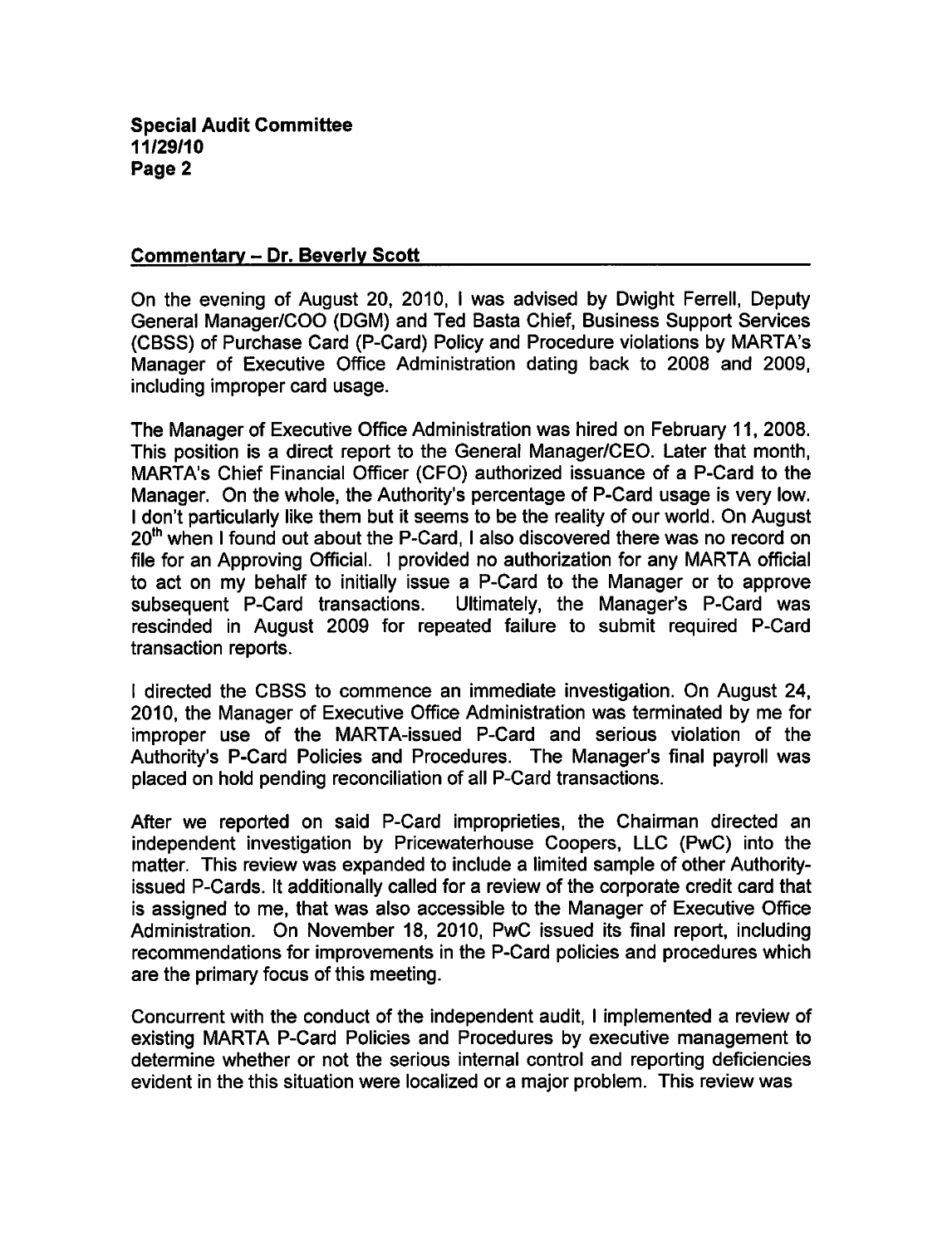coordinated with MARTA's Legal Counsel and directed by the CBSS. We did find that many were unaware of the P-Card processes and lack of internal controls was apparent in most cases. All findings and data were available to PwC. Pending finalization of PwC's Final Report, interim measures were implemented by MARTA Management to immediately strengthen P-Card controls.

Regarding GM/Executive Office oversight enhancements, I would like to make the following recommendations:

- As a matter of policy, the MARTA Board of Directors, working through its Audit Committee, should establish the overall business card authorization limit for the GM/Executive Office. The current level is \$50,000 based on a former GM's decision to raise the limit from \$5,000. My personal experience is that a  $$10,000$  to  $$15,000$ monthly limit would be more sufficient for typical requirements and provide appropriate flexibility for the unexpected.
- The travel and expense policies related to the GM/CEO and Executive Office should be reviewed in coordination with the Board's Audit Committee
- Strengthen Internal Audit's oversight timely and direct reporting responsibilities to both the Board and the GM/CEO for policy/procedural violations or irregularities of concern  $-1$  strongly recommend that the Internal Audit Department's annual work plan include a sampling of P-Card/credit card transactions to always include a spot check of the Executive Office, both the GM and Assistant Secretary to the Board
- Provide that any delegation of authority for the GM (Executive Office Transactions) as an "authorizing" or "approving" official be in writing

# MARTA Management Responses to PwC's "Recommendations for Improvements in the P-Card Policies and Procedures"

Mr. Basta briefed the Committee on MARTA Management's specific responses to PwC's "Recommendations for Improvements in the P-Card Policies and Procedures". Over the next 60 to 90 days, a series of corrective actions will occur, including a comprehensive review and update of all P-Card Policies and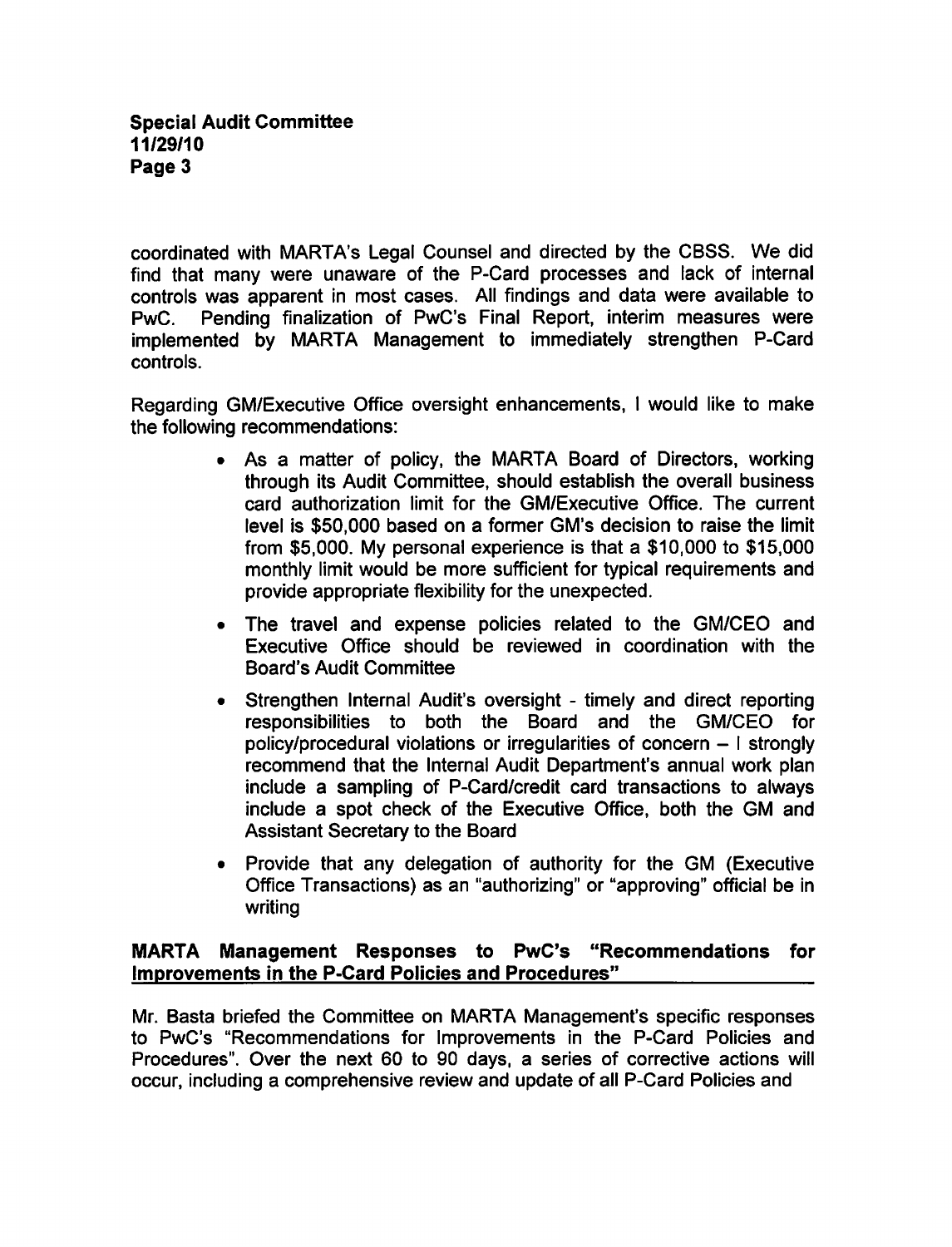Procedures. The status of this corrective action plan will be reviewed with the MARTA Board Audit Committee. However, given the severity of current issues, the following actions will be taken immediately:

- Issue an executive memorandum to MARTA Management, P-Cardholders and Procurement Department personnel advising them of: (1) the comprehensive program update occurring over the next 60 to 90 days, (2) their requirement to fully and timely comply will all policies and procedures and (3) the seriousness of infractions for both card holders and reviewing officials
- Finalize the comprehensive review and update of all core documentation by P-Cardholders, authorizing and approving officials - provide general P-Card Policy informational sessions as needed
- Require strict adherence to all monthly reporting requirements by card holders and reviewing officials  $-$  failure to provide timely reporting will result in automatic rescission of P-Card privileges
- Require the Procurement Department to issue a monthly departmental  $\bullet$ executive management report identifying any P-Card compliance issues a consolidated report will be provided to the AGM of Procurement, CBSS, DGM/COO and GM
- Conduct a review of adequacy of the Procurement Department resources  $\bullet$ dedicated to the P-Card program, with specific recommendations regarding improvements to be implemented in coordination with the comprehensive update of policies and procedures
	- $\circ$  Conduct a separate review regarding the handling of travel arrangements and food purchases, to include recommendations for incorporation in the revised P-Card policy and procedures  $-$  in both instances, there is a need to provide greater Authority-wide guidance and consistency and ensure overall cost effectiveness
- Request the Internal Audit to provide priority attention to finalizing its comprehensive P-Card Program review and revise its annual audit work plan for both 2011 and future years in coordination with the MARTA Board Audit Committee to incorporate a required audit of selected P-Card transactions, always including a sampling of Executive Office transactions both P-Card(s) and credit card(s)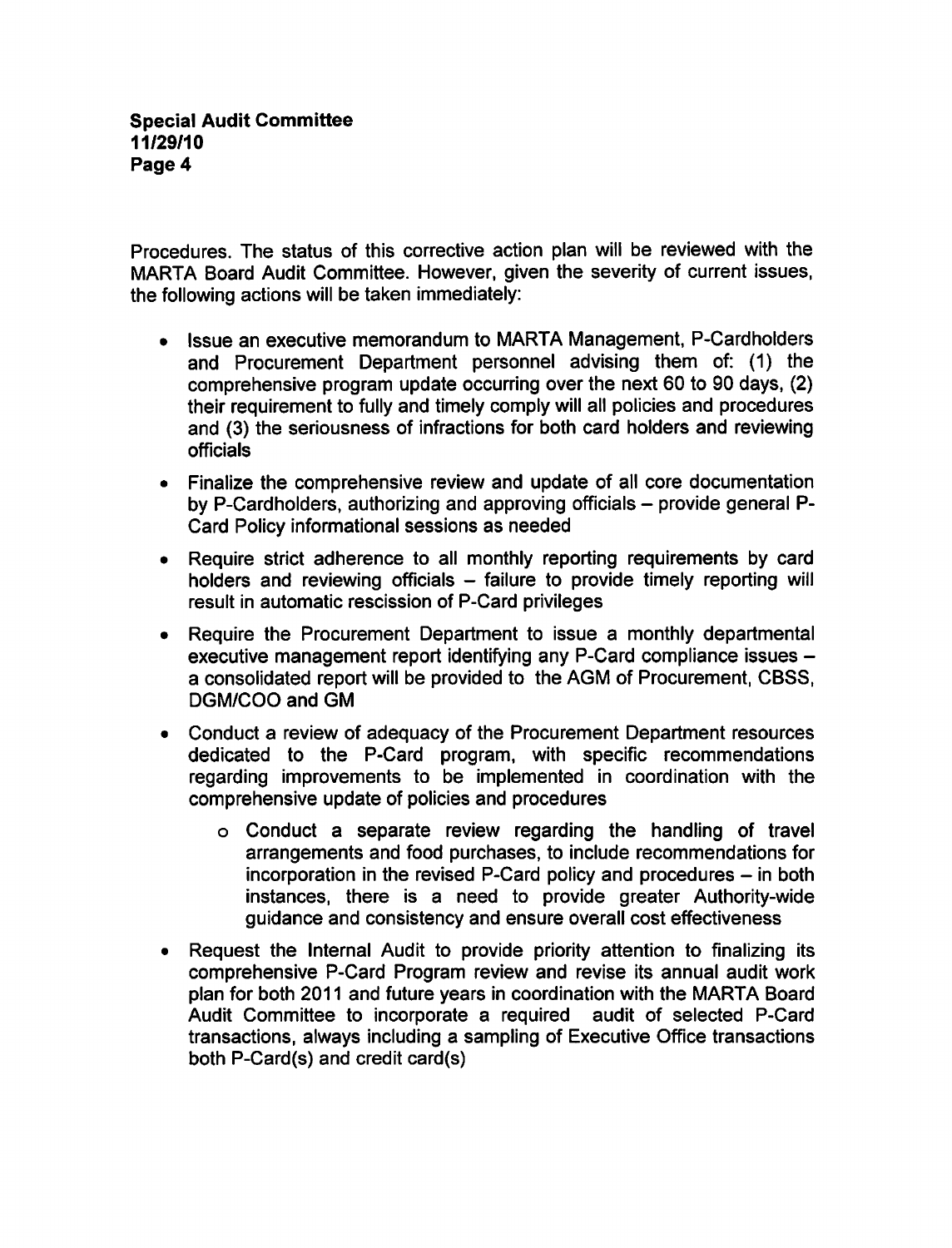## PwC Recommendation #1

The Authority should continue to rationalize the number of P-Cards and types of purchases they can be used for.

Response: Management concurs. An organizational hierarchy of card usage has been established, by Executive Team Member Sponsor, which identifies the distribution and use of P-Cards by owner and approver on a cost center basis. A monthly usage report, by individual card and hierarchy matrix, is being prepared and will be provided to each of the Executive Team Member Sponsors for the review and necessary action(s). Authorizing officials will be required to pay much closer attention to the card transaction limit levels and authorization code restriction data elements. Additionally, all P-Card eligibility data by card holders and authorizing/approving officials will be required to be formally reviewed and updated annually, including all certifications and refresher training as needed.

## PwC Recommendation #2

Many of the issues discussed in this report were not the result of inadequate policies; but rather that the policies were not followed. In addition, there was a lack of accountability for this failure to follow the policies  $-$  there needs to be more effective implantation of the policies

Response: Management concurs. As an interim measure, a new P-Card Application Form has been created that clearly identifies the Executive Team Member Sponsor, the Approver and the individual card holder. Furthermore, their individual signatures are required which attests to their acknowledgement of fully understanding their responsibilities and accountabilities with respect to the use and/or approval of P-Card activities. This new application process, along with enforcing the requirement to designate both the Executive Management Team Sponsor and the Approver in writing on the Purchases Cardholder Maintenance Form, will ensure the more effective monitoring of monthly expenditures and compliance with applicable P-Card procedures. The revised procedure will require annual recertification by all parties.

## PwC Recommendation #3

The Authority should undertake a comprehensive review of the P-Card program to identify the Cardholders, their credit limits and the individual responsible for reviewing and approving the Cardholders' purchases.

Response: Management concurs. This measure is addressed in Management's response to PwC Recommendations #1 and #2.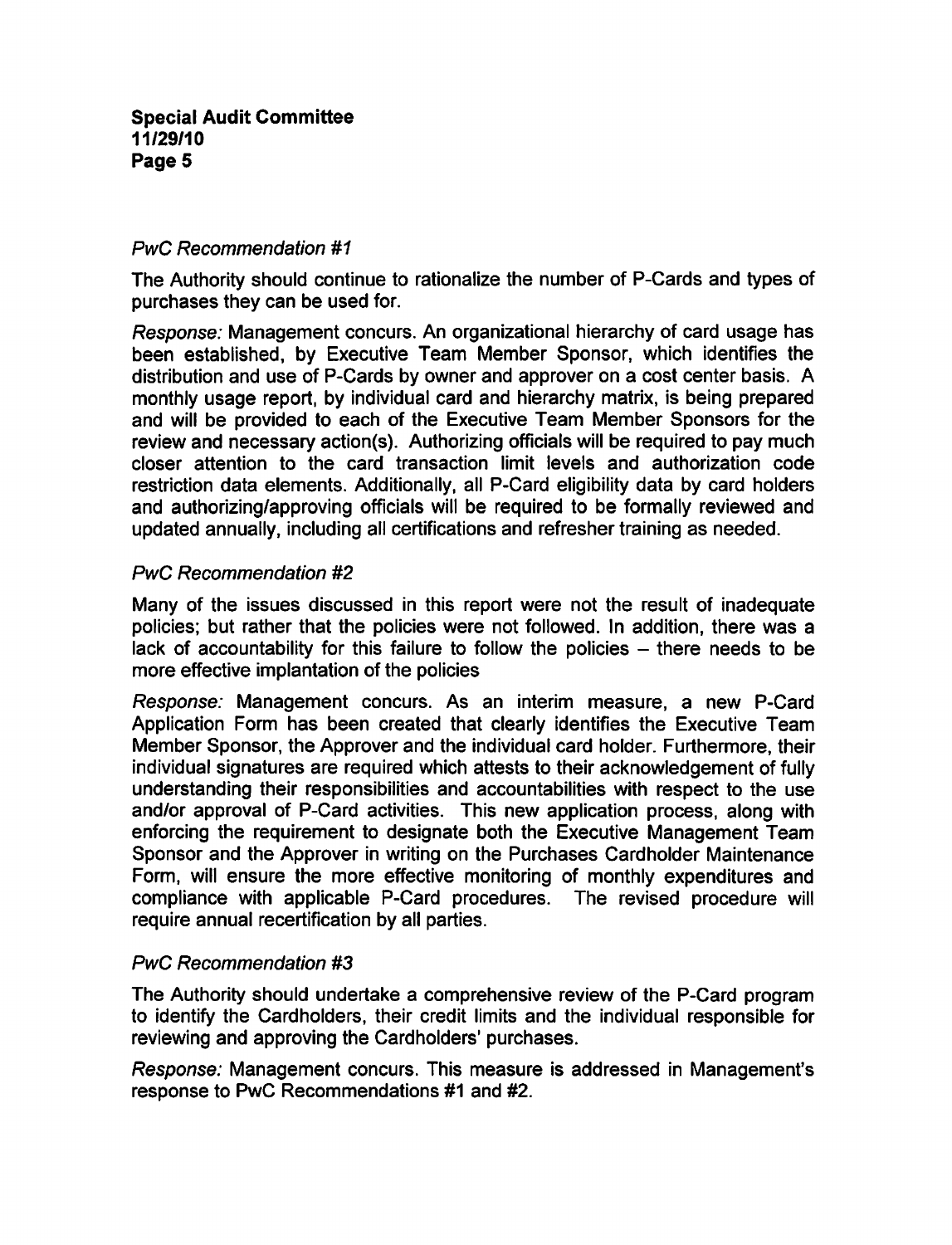## PwC Recommendation #4

There exists widespread misunderstanding of the P-Card terminology for "Authorizing Official" and an "Approving Official". To avoid ambiguities and misunderstandings, PwC recommends updating the procedures and forms using more user-friendly nomenclature.

Response: Management concurs. In order to avoid the potential for confusion, as an immediate measure, the term "Executive Management Team Sponsor" is being substituted for the Approving Officials and the term "Approver" for the Authorizing Official.

#### PwC Recommendation #5

The current Purchase Card Maintenance Form does not require naming an Authorizing Official (monthly reviewer). PwC recommends the form be redesigned to formally designate the person responsible for reviewing and approving the monthly P-Card charges of each Cardholder.

Response: Management concurs. This measure is addressed in Management's response to PwC Recommendations #1 and #2.

## PwC Recommendation #6

The Authority should consider consolidating the arrangement and purchase of all travel to a small number of individuals or an external travel agent. In addition, more detailed records should be maintained such as detailed hotel receipts and airline receipts, itineraries and boarding passes.

Response: Management to evaluate this recommendation. The Authority currently has designated staff person responsible for booking air travel. MARTA will research the feasibility of consolidating the functions involved with booking hotel and conference related travel as well. A decision on further consolidation will be made within the next 60 to 90 days. Additionally, MARTA's current policy states that "...receipts should be obtained and submitted with Expense Reports for all hotel, plane, train and car rental; and for any other expenses where it is reasonable to provide supporting receipts."

#### PwC Recommendation #7

The Authority should consider redesigning and enhancing the way that P-Card purchases are monitored and audited. For example, ongoing analysis to identify trends and outliers such as spending patterns by person, recurring vendors,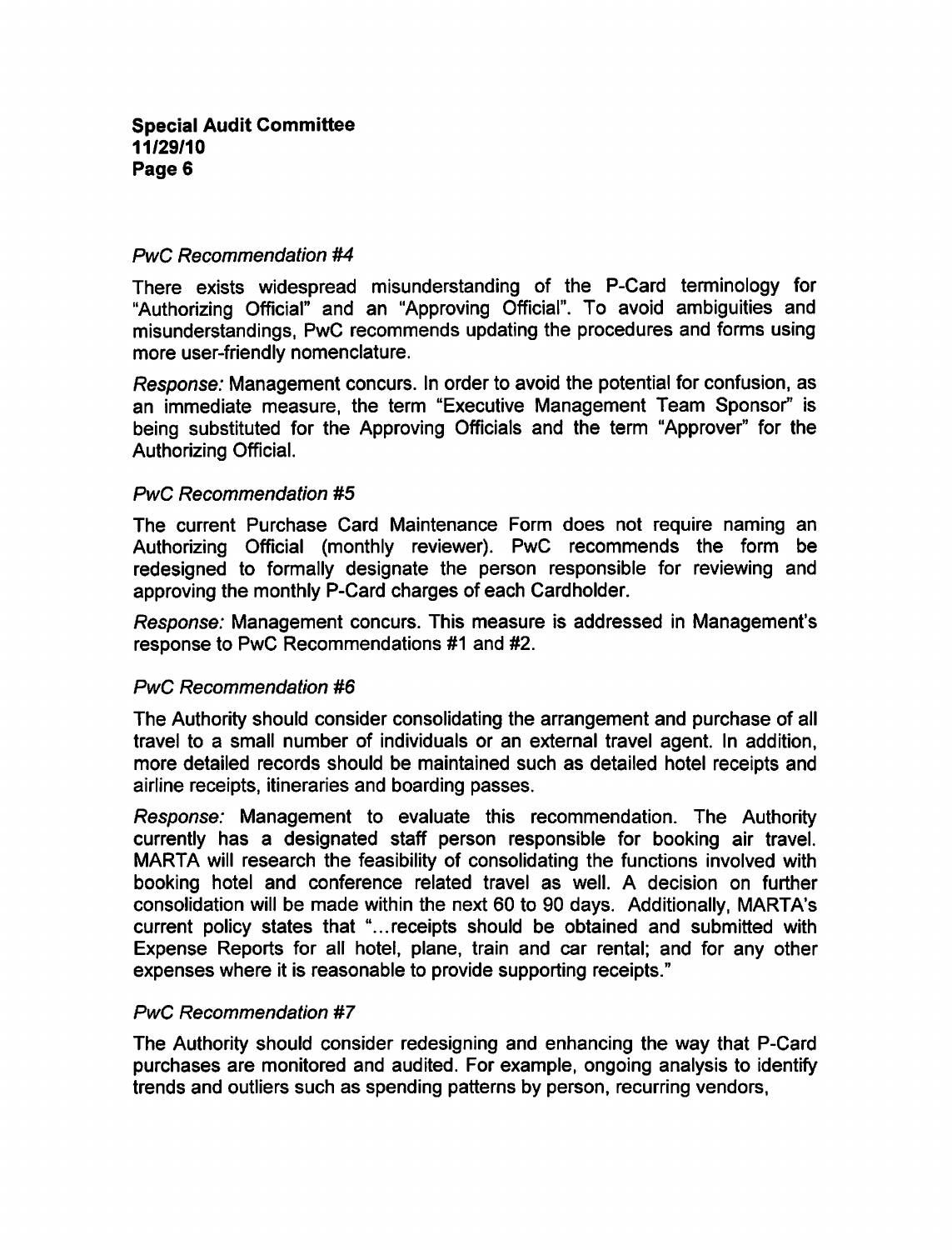categories of purchases, etc. This data analysis could identify opportunities for establishing contracts with preferred vendors, as well as, identify risk areas that should be subject to closer review or audit.

Response: Management concurs. Specific to the issue of monitoring, the related information needed to perform vigorous spending analysis will be gathered monthly by Contracts and Procurement staff using various tools. This information will then be used to determine if different procurement methods may be more appropriate. Relative to risk-based reviews, Contracts and Procurement staff will revise the current oversight of the program to a risk-based approach. This approach will focus primarily where the most risk resides and will be active within the next 60 to 90 days. Additionally, "no notice inspections" will occur on a random basis.

## PwC Recommendation #8

Our interviews indicated the lack of a formal process to report Cardholder terminations and transfers to the Purchase Card Administrator (PCA), so that cards can be collected, cancelled or the spending limits and Authorizing Official updated as necessary. The P-Card procedure places this responsibility with the Authorizing Official, which should be more consistently followed; however, we also recommend that the Human Resources Department notify the PCA of terminations and transfers.

Response: Management concurs. The owning department has the primary obligation of notifying the Human Resources Department and other central staff departments of the permanent separation and/or transfer of staff assigned to their units. In turn, this information is shared with other areas: there is a process that was established by the IT Department which notifies a number of departments of permanent separations processed by HR on a daily basis. This process is set up under SharePoint. The current PCA is on the distribution list and has access to this listing on a daily basis. For internal transfers, the HR department initiates and enters the specific demographic information into HRIS which then electronically passes the updated information to the PCA. In addition to this manual process, HR is working with IT staff to identify an alternative electronic solution with less reliance on the manual process currently in place.

#### PwC Recommendation #9

For all meals, the business purpose and names of individuals in attendance should be recorded.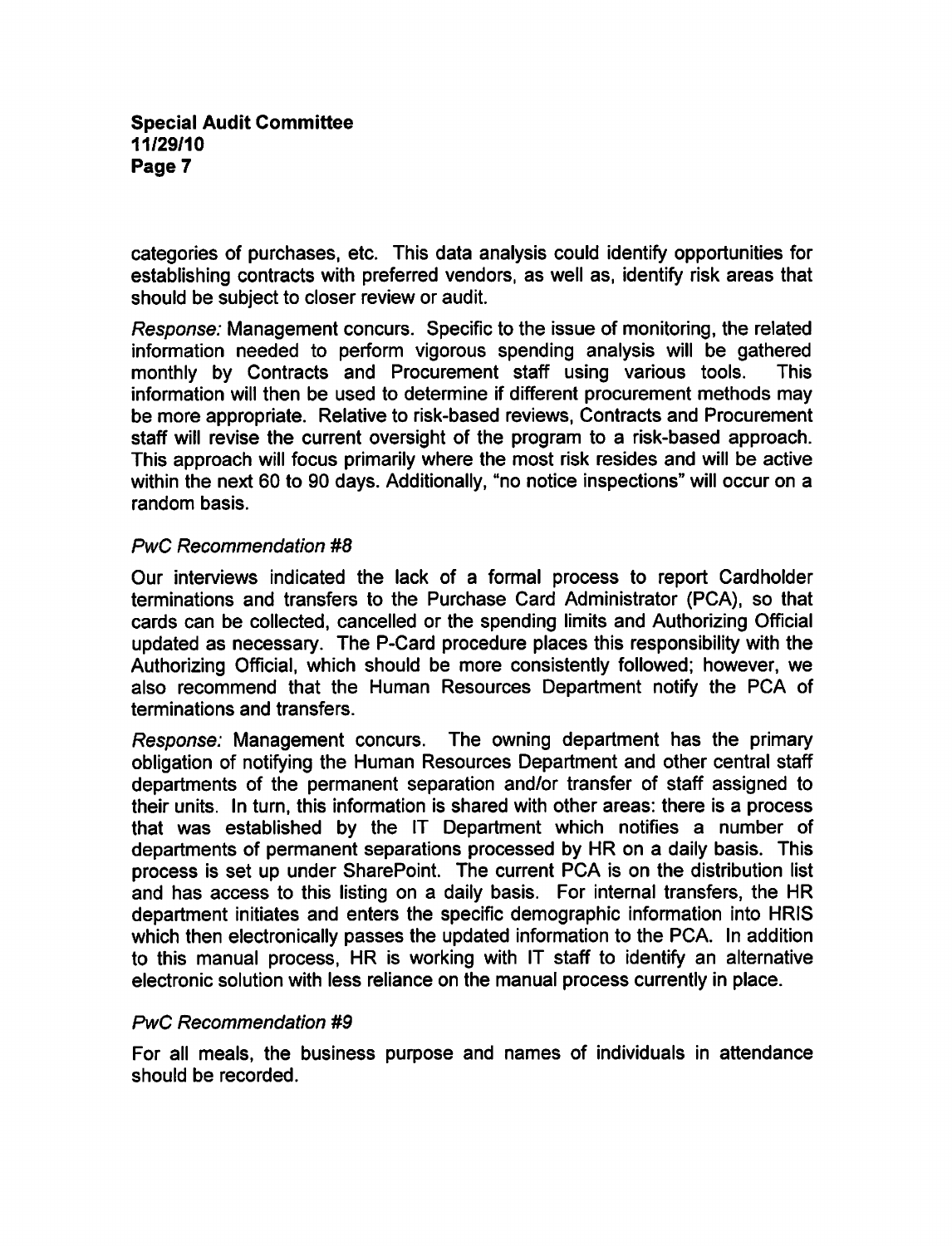Response: Management concurs. MARTA's revised P-Card procedures will be updated to include this information as a requirement.

## PwC Recommendation #10

Procedures should be implemented that ensure that all travel related expenses are included in the Expense Reports.

Response: Management concurs. However, as cited in response to PwC Recommendation #6, management will re-evaluate the need to update and/or recirculate the current Reimbursement Travel and Other Travel Policy Instructions over the next 60 to 90 days.

## PwC Recommendation #1

Internal Audit should not approve the GM's credit card spending unless all transactions are supported by original receipts and explanations of the business purpose.

Response: Management concurs. The head of Internal Audit will be reinstructed to ensure that all original receipts are attached to the General Managers' credit card statements; and direct communication provided to the GM/CEO in the event of any questioned items. Additionally, copies of the original receipts from credit card purchases related to travel will be attached to the travel expense report.

## PwC Recommendation #12

The GM's credit card (\$50,000) should be lowered.

Response: The GM's authorized credit card limit of \$50,000 was offered by the approving bank and was not asked for by the current GM. The GM/CEO's recommendation is that while not current MARTA practice, this level of authorization be periodically reviewed, modified and approved by MARTA's Board of Directors.

## PwC Recommendation #13

The Authority should consider whether it is appropriate for the person who is directing his or her subordinate to purchase items on a P-Card to also be charged with reviewing and approving the monthly expenditures.

Response: Management to evaluate this recommendation. Given the differing needs of the various departments within MARTA, staff from the corporate Contracts and Procurement office will coordinate an Authority-wide review of this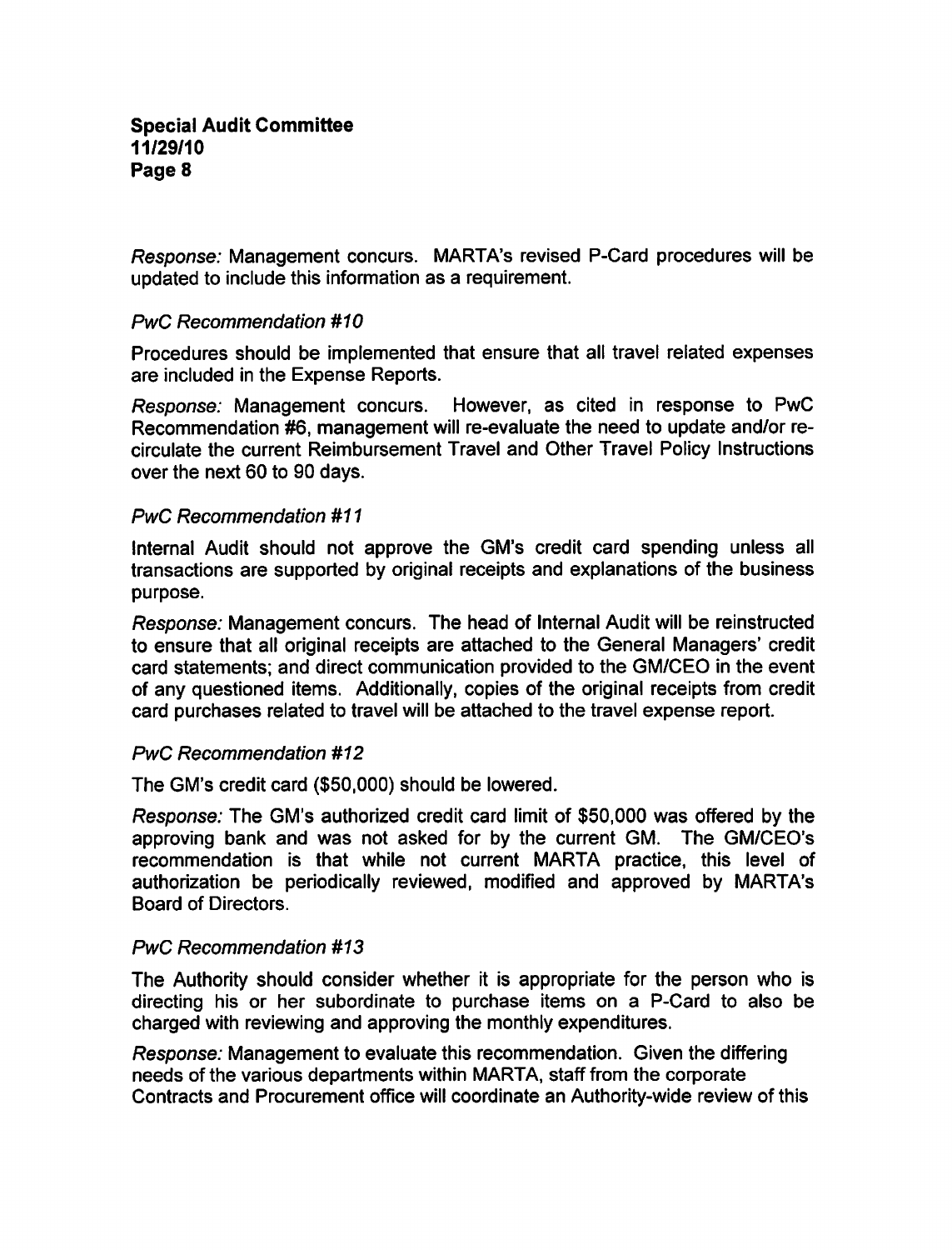issue with all the Executive Management Team Sponsors. Within the next 60 to 90 day period, a final recommendation and implementation plan will be developed and initiated Authority-wide.

## PwC Recommendation #14

When capital assets such as computer hardware and other electronics are purchased, the Cardholder and Authorizing Official should maintain comprehensive, auditable records of the transaction, including business purpose, serial number of the item and to whom the asset was assigned. This information should also be formally communicated to the appropriate Accounting Department staff, so that the assets can be properly tracked and accounted for.

Response: Management concurs. The Authority currently has auditable records to track purchases that are required to be transferred as Capital Assets. Additionally, the IT Department is finalizing a Technology Asset Management Policy which, upon final approval, will be strictly adhered to.

## PwC Recommendation #15

The Authority should closely monitor the growth in portable devices (i.e., laptops, iPads, iPhones and smart pens) and institute appropriate control measures; such as a way to track to whom the device was assigned: asset tagging, periodic physical inventories and an Authority-established password protection system. The Authority should also ensure that it has adequate policies and training concerning the safeguarding of sensitive electronic equipment.

Response: Management concurs. This measure is addressed in Management's response to PwC Recommendation  $#14 -$  in reference to the IT Department's soon to be released Technology Asset Management Policy.

Dr. Kimbrough asked Counsel if the Authority has brought closure to the incident involving the former Manager of Executive Office Administration.

Mrs. O'Neill answered not at this point.

Mr. Basta added that staff intended to wait until the Board received the presentation of the PwC Final Report and MARTA Management's responses to it.

Mr. Walls said that while he realizes this may ultimately be staff's decision, he would like for MARTA to fully recover what it is entitled to.